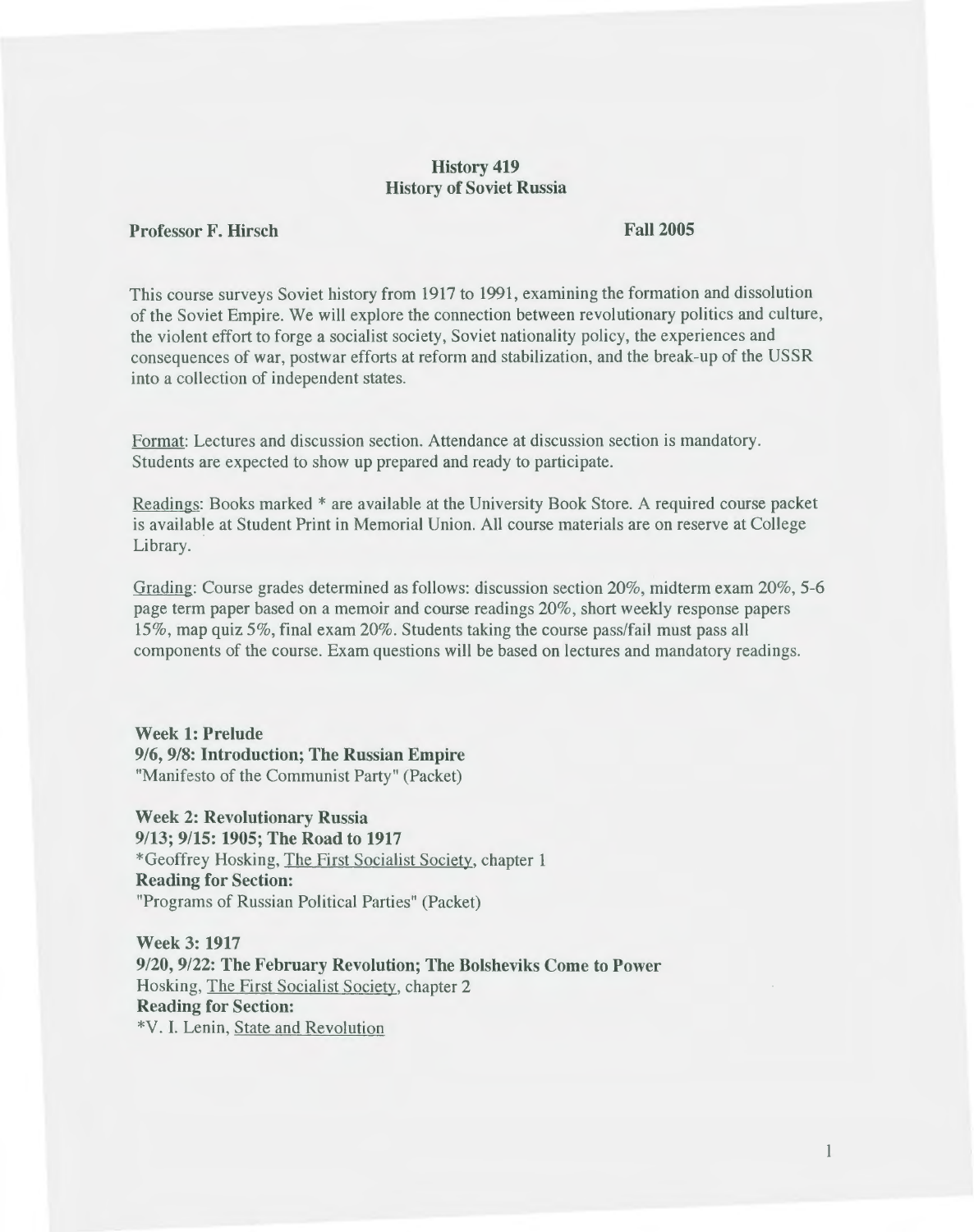## Week 4: The Civil War

#### 9/27, 9/29: Making Russia Soviet; Reds, Whites, and Greens

Hosking, The First Socialist Society, chapter 3

# Reading for Section:

"Solemn Oath on Induction into the Worker-Peasant Red Army" (Packet)

A. Kollontai, "The Family and the Communist State" (Packet)

L. Trotsky, '"Thou' and 'You' in the Red Army" (Packet)

Panteleymon Romanov, "About Cows," "Inventory," "Inefficiency," and "A Mistake" in \*Mirra Ginzburg ed., The Fatal Eggs

# Week 5: The Formation of the Soviet Union 10/4, 10/6: The Formation of the USSR; The NEP Hosking, The First Socialist Society, chapter 4

# Reading for Section:

J. V. Stalin, "The Question of the Union of the Independent National Republics," "The Union of Soviet Republics," "The Formation of the Union of Soviet Socialist Republics," and "Practical Measures" (Packet)

V.I. Lenin, "The New Economic Policy," "Lenin's Testament," and "Lenin on Nationality Policy" (Packet)

# Week 6: Whither the Revolution?

# 10/11, 10/13: The Struggle for Power (Debate); Film Hosking, The First Socialist Society, chapter 5 Reading for Section: Mikhail Bulgakov, "The Fatal Eggs," in Ginzburg ed., The Fatal Eggs V. I. Lenin, "Lenin on the Prerequisites for Socialism" (Packet) J. V. Stalin, "Stalin on Socialism in One Country" (Packet)

Week 7: The "Great Break" 10/18, 10/20: The Revolution from Above I; The Revolution from Above II Hosking, The First Socialist Society, chapter 5 Reading for Section: M. Tlin, "New Russia's Primer" (Packet) \*John Scott, Behind the Urals, pp. 3-6, 55-92 Lev Kopelev, "The Last Grain Collections" (Packet)

Week 8: Stalinism 10/25, 10/27: Midterm; The Great Terror Hosking, The First Socialist Society, chapter 6 Reading for Section: Review readings from weeks 1-7